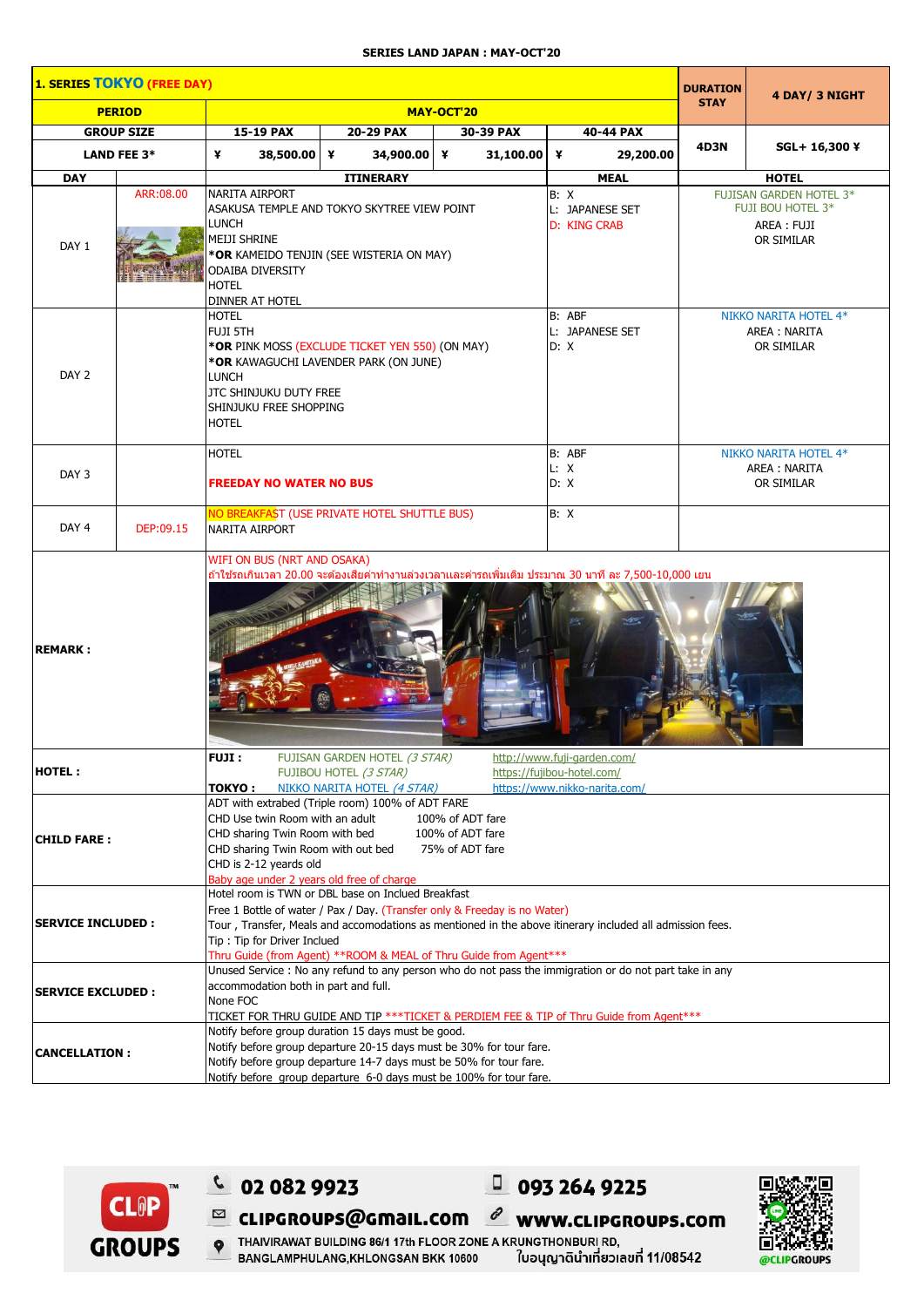## **SERIES LAND JAPAN : MAY-OCT'20**

| 2. SERIES OSAKA (FREE DAY) |                                                                                                                                                                                                                              |                                                                                                                                                                                                                                                                                                                                                  |                                     |             |                                        |                                                            | 4 DAY/ 3 NIGHT |  |  |
|----------------------------|------------------------------------------------------------------------------------------------------------------------------------------------------------------------------------------------------------------------------|--------------------------------------------------------------------------------------------------------------------------------------------------------------------------------------------------------------------------------------------------------------------------------------------------------------------------------------------------|-------------------------------------|-------------|----------------------------------------|------------------------------------------------------------|----------------|--|--|
| <b>PERIOD</b>              |                                                                                                                                                                                                                              | MAY-OCT'20                                                                                                                                                                                                                                                                                                                                       |                                     |             |                                        | <b>STAY</b>                                                |                |  |  |
| <b>GROUP SIZE</b>          |                                                                                                                                                                                                                              | 15-19 PAX                                                                                                                                                                                                                                                                                                                                        | 20-29 PAX<br>30-39 PAX<br>40-44 PAX |             |                                        |                                                            |                |  |  |
| <b>LAND FEE 3*</b>         |                                                                                                                                                                                                                              | ¥<br>36,100.00 ¥                                                                                                                                                                                                                                                                                                                                 | 32,400.00 ¥                         | 28,500.00 ¥ | 26,500.00                              | <b>4D3N</b>                                                | SGL+ 11,500¥   |  |  |
| <b>DAY</b>                 |                                                                                                                                                                                                                              |                                                                                                                                                                                                                                                                                                                                                  | <b>ITINERARY</b>                    |             | <b>MEAL</b>                            |                                                            | <b>HOTEL</b>   |  |  |
| DAY 1                      | ARR: 21.55                                                                                                                                                                                                                   | <b>KANSAI AIRPORT</b><br><b>HOTEL</b><br><b>TRANSFER NO WATER</b>                                                                                                                                                                                                                                                                                |                                     |             | B: X<br>L: X<br>D: X                   | CHISUN INN HONMACHI 3*<br><b>AREA: OSAKA</b><br>OR SIMILAR |                |  |  |
| DAY <sub>2</sub>           |                                                                                                                                                                                                                              | KINKAKUJI TEMPLE (INCLUDE TICKET)<br><b>LUNCH</b><br><b>FUSHIMI INARI</b><br>KIYOMIZU TEMPLE (EXCLUDE TICKET)<br>OSAKA EXPO CITY https://www.nifrel.jp/en/<br><b>HOTEL</b>                                                                                                                                                                       |                                     |             | B: ABF<br>L: PORK SHABU BUFFET<br>D: X | CHISUN INN HONMACHI 3*<br><b>AREA: OSAKA</b><br>OR SIMILAR |                |  |  |
| DAY <sub>3</sub>           |                                                                                                                                                                                                                              | <b>HOTEL</b><br><b>FREEDAY NO WATER NO BUS</b>                                                                                                                                                                                                                                                                                                   |                                     |             | B: ABF<br>L: X<br>D: X                 | CHISUN INN HONMACHI 3*<br><b>AREA: OSAKA</b><br>OR SIMILAR |                |  |  |
| DAY 4                      | MAIKO PARK (EXCLUED SUSPENSION BRIDGE)<br>https://hyogo-maikopark.jp/en/about/<br>KOBE PORT AND KOBE HARBOURLAND<br><b>OSAKA CASTLE</b><br>SUMIYOSHI TAISHA (ศาลเจ้า)<br>RINKU PREMIUM OUTLET<br>DEP:23.55<br>KANSAI AIRPORT |                                                                                                                                                                                                                                                                                                                                                  |                                     |             | B: ABF<br>L: X<br>D: X                 |                                                            |                |  |  |
| <b>REMARK:</b>             |                                                                                                                                                                                                                              | WIFI ON BUS (NRT AND OSAKA)<br>้ถ้าใช้รถเกินเวลา 20.00 จะต้องเสียค่าทำงานล่วงเวลาและค่ารถเพิ่มเติม ประมาณ 30 นาที ละ 7,500-10,000 เยน                                                                                                                                                                                                            |                                     |             |                                        |                                                            |                |  |  |
| <b>HOTEL:</b>              |                                                                                                                                                                                                                              | <b>CHISUN INN HONMACHI</b><br>https://www.solarehotels.com/hotel/osaka/chisuninn-osaka-hommachi/<br><b>OSAKA:</b>                                                                                                                                                                                                                                |                                     |             |                                        |                                                            |                |  |  |
| <b>CHILD FARE:</b>         |                                                                                                                                                                                                                              | ADT with extrabed (Triple room) 100% of ADT FARE<br>CHD Use twin Room with an adult<br>100% of ADT fare<br>CHD sharing Twin Room with bed<br>100% of ADT fare<br>CHD sharing Twin Room with out bed<br>75% of ADT fare<br>CHD is 2-12 yeards old<br>Baby age under 2 years old free of charge                                                    |                                     |             |                                        |                                                            |                |  |  |
| <b>SERVICE INCLUDED:</b>   |                                                                                                                                                                                                                              | Hotel room is TWN or DBL base on Inclued Breakfast<br>Free 1 Bottle of water / Pax / Day. (Transfer only & Freeday is no Water)<br>Tour, Transfer, Meals and accomodations as mentioned in the above itinerary included all admission fees.<br>Tip: Tip for Driver Inclued<br>Thru Guide (from Agent) ** ROOM & MEAL of Thru Guide from Agent*** |                                     |             |                                        |                                                            |                |  |  |
| <b>SERVICE EXCLUDED:</b>   |                                                                                                                                                                                                                              | Unused Service : No any refund to any person who do not pass the immigration or do not part take in any<br>accommodation both in part and full.<br>None FOC<br>TICKET FOR THRU GUIDE AND TIP ***TICKET & PERDIEM FEE & TIP of Thru Guide from Agent***                                                                                           |                                     |             |                                        |                                                            |                |  |  |
| <b>CANCELLATION:</b>       |                                                                                                                                                                                                                              | Notify before group duration 15 days must be good.<br>Notify before group departure 20-15 days must be 30% for tour fare.<br>Notify before group departure 14-7 days must be 50% for tour fare.<br>Notify before group departure 6-0 days must be 100% for tour fare.                                                                            |                                     |             |                                        |                                                            |                |  |  |





 $0932649225$ 

 $\ell$  www.clipgroups.com



P THAIVIRAWAT BUILDING 86/1 17th FLOOR ZONE A KRUNGTHONBURI RD, BANGLAMPHULANG, KHLONGSAN BKK 10600 ใบอนุญาตินำเที่ยวเลขที่ 11/08542